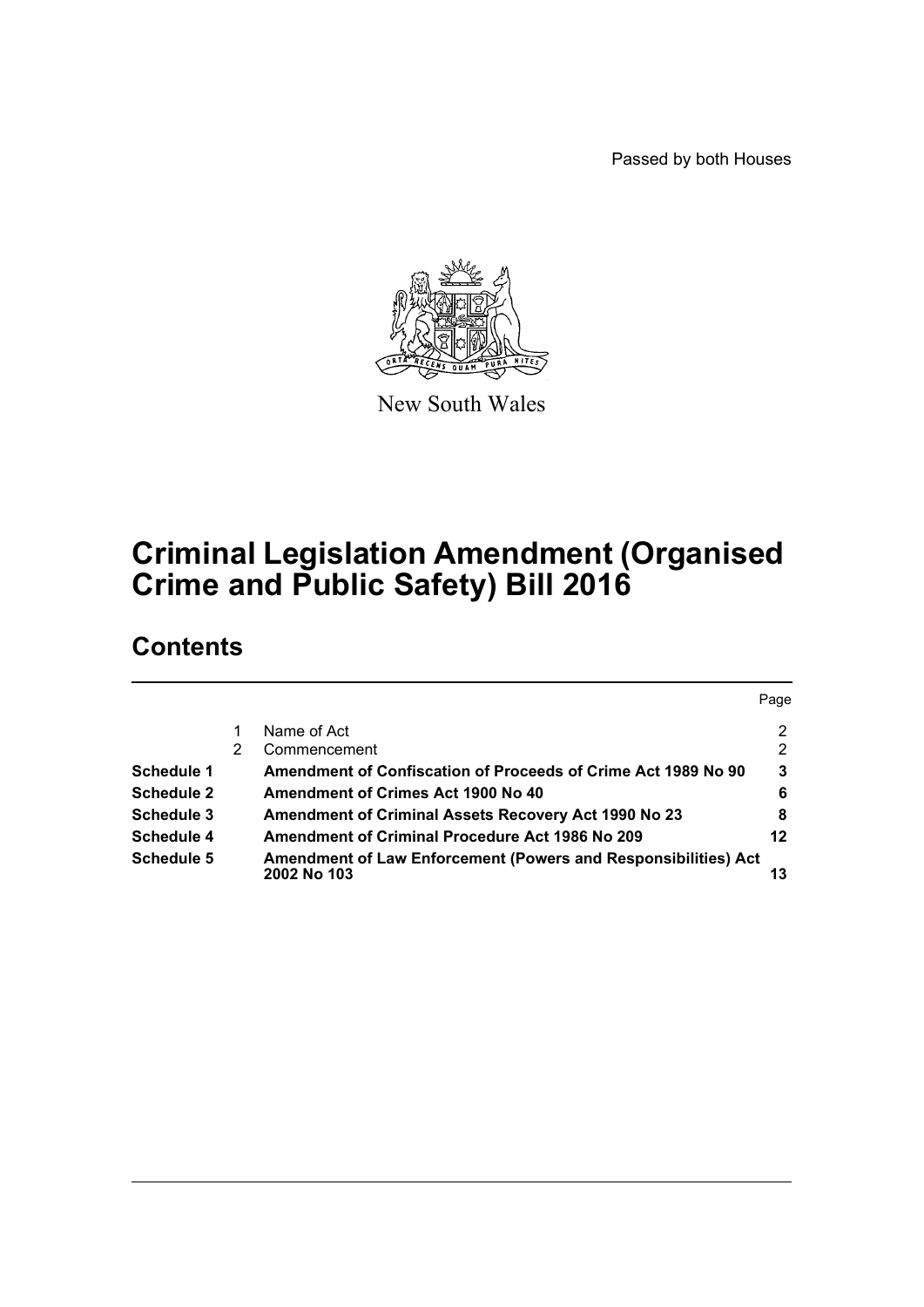*I certify that this public bill, which originated in the Legislative Assembly, has finally passed the Legislative Council and the Legislative Assembly of New South Wales.*

> *Clerk of the Legislative Assembly. Legislative Assembly, Sydney,* , 2016



New South Wales

# **Criminal Legislation Amendment (Organised Crime and Public Safety) Bill 2016**

Act No , 2016

An Act to amend certain Acts to make further provision with respect to organised crime and public safety.

*I have examined this bill and find it to correspond in all respects with the bill as finally passed by both Houses.*

*Assistant Speaker of the Legislative Assembly.*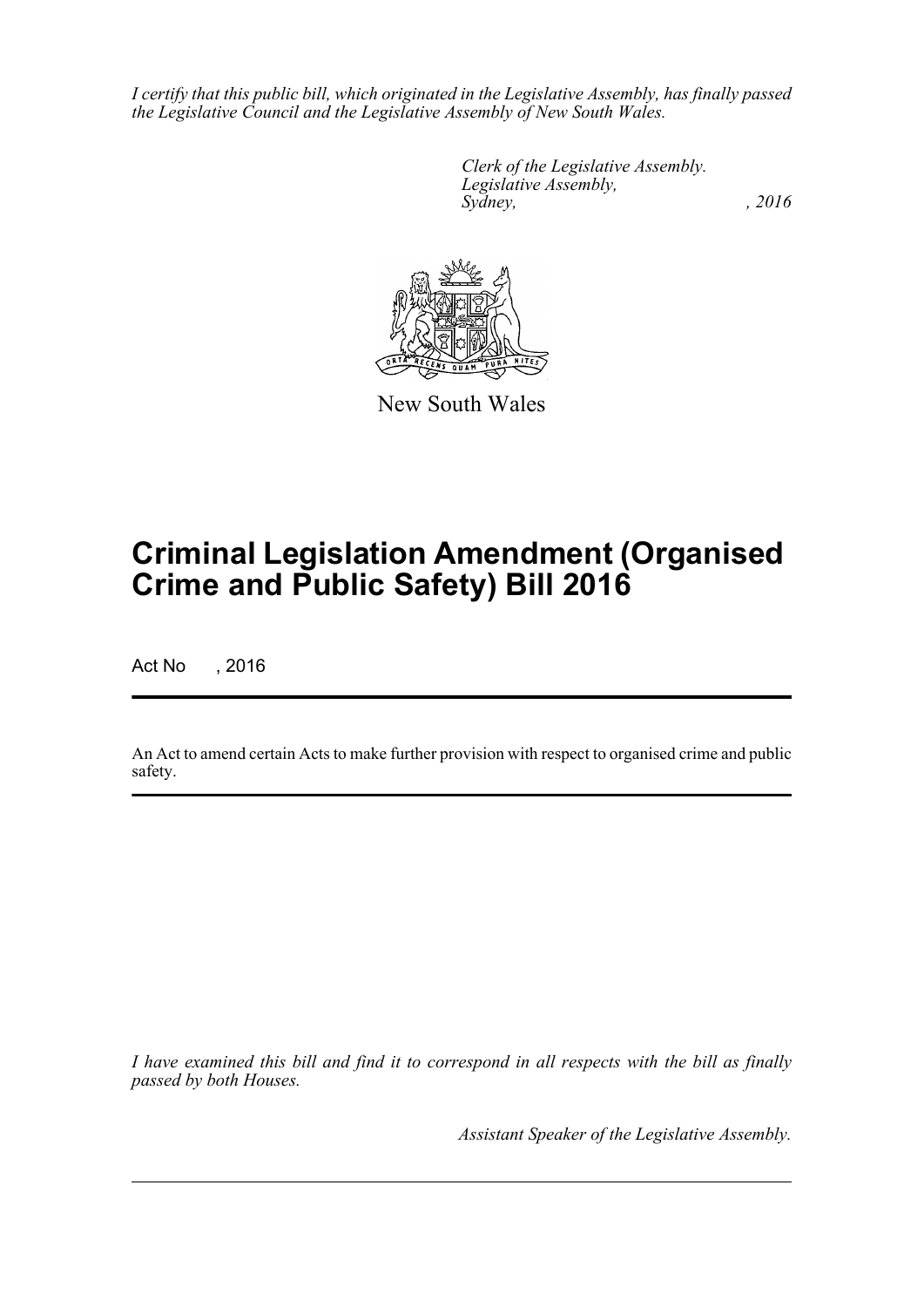Criminal Legislation Amendment (Organised Crime and Public Safety) Bill 2016 [NSW]

# <span id="page-2-0"></span>**The Legislature of New South Wales enacts:**

#### **1 Name of Act**

This Act is the *Criminal Legislation Amendment (Organised Crime and Public Safety) Act 2016*.

# <span id="page-2-1"></span>**2 Commencement**

This Act commences on a day or days to be appointed by proclamation.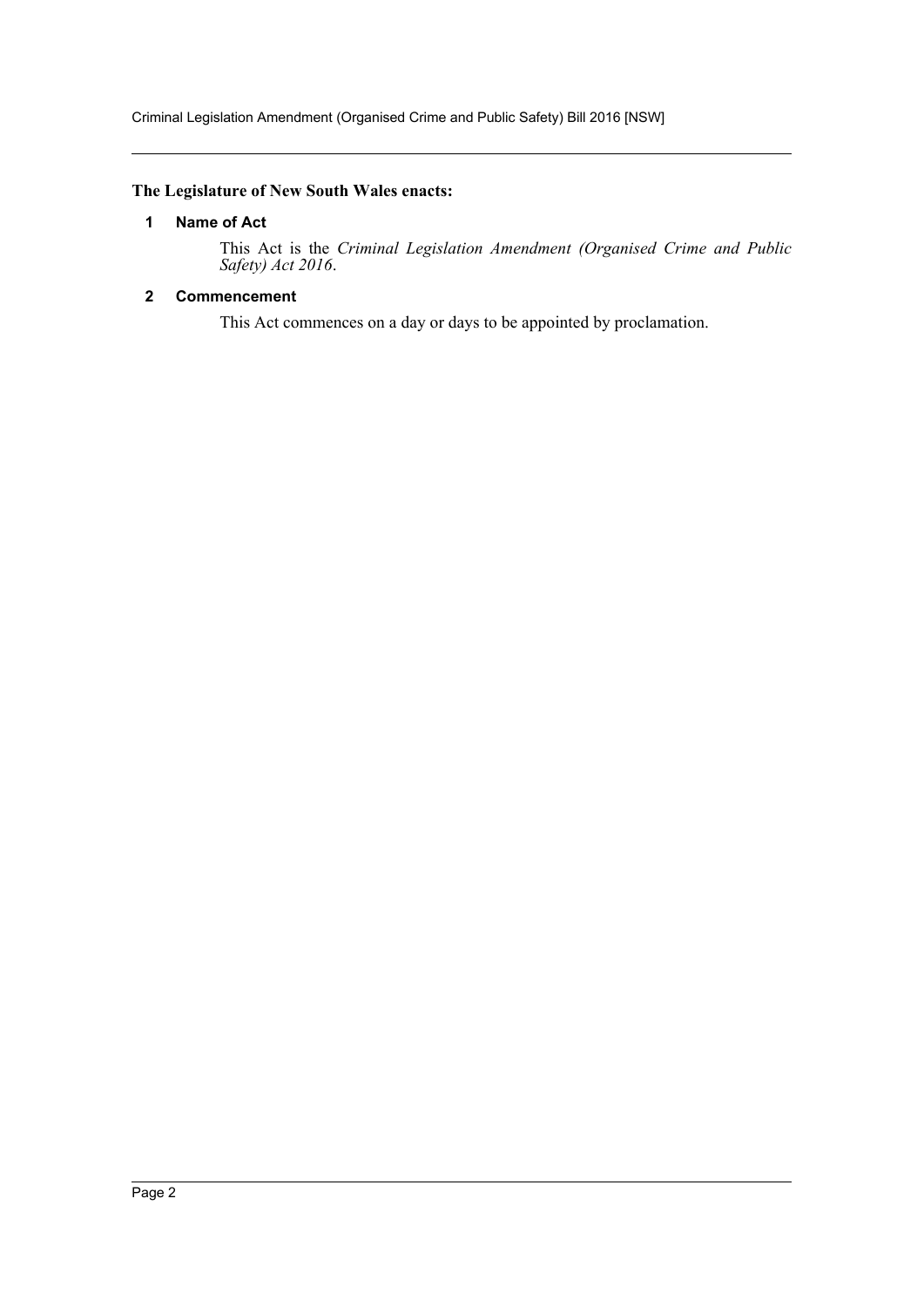Criminal Legislation Amendment (Organised Crime and Public Safety) Bill 2016 [NSW] Schedule 1 Amendment of Confiscation of Proceeds of Crime Act 1989 No 90

# <span id="page-3-0"></span>**Schedule 1 Amendment of Confiscation of Proceeds of Crime Act 1989 No 90**

## **[1] Section 3 Principal objects**

Insert "or substitutable tainted property" after "offences" in section 3 (b).

### **[2] Section 4 Definitions**

Omit paragraph (b) (iii) from the definition of *appropriate court* in section 4 (1). Insert instead:

- (iii) a substituted tainted property declaration against a person convicted of a serious offence, or
- (iiia) an application for such a forfeiture order, pecuniary penalty order or substituted tainted property declaration, or

# **[3] Section 4 (1)**

Insert in alphabetical order:

*substitutable tainted property* means any property or any interest in property that is capable of being the subject of a substituted tainted property declaration in relation to the serious offence concerned.

*substituted tainted property declaration* means a declaration under section 33.

#### **[4] Section 13 Applications for confiscation orders**

Insert "or substitutable tainted property" after "tainted property" wherever occurring in section 13 (1) (a), (2) (a) and (6) (a).

# **[5] Part 2, Division 5**

Insert after Division 4:

# **Division 5 Substituted tainted property declarations**

#### **33 Substituted tainted property declaration**

- (1) An appropriate officer may apply to an appropriate court for a substituted tainted property declaration against a person.
- (2) A *substituted tainted property declaration* is a declaration to the effect that property or an interest in property (or a combination of these) of a person who has been convicted of a serious offence is available for forfeiture instead of tainted property used in, or in connection with, the commission of that offence.
- (3) Any application for a substituted tainted property declaration may be made:
	- (a) in conjunction with an application for a restraining order or forfeiture order, or
	- (b) at any other time.
- (4) If an appropriate officer applies for a substituted tainted property declaration in respect of a property or interest in property (or a combination of these) of a person:
	- (a) the appropriate officer must give written notice of the application to the person and to any other person the appropriate officer has reason to believe may have an interest in the property or properties concerned, and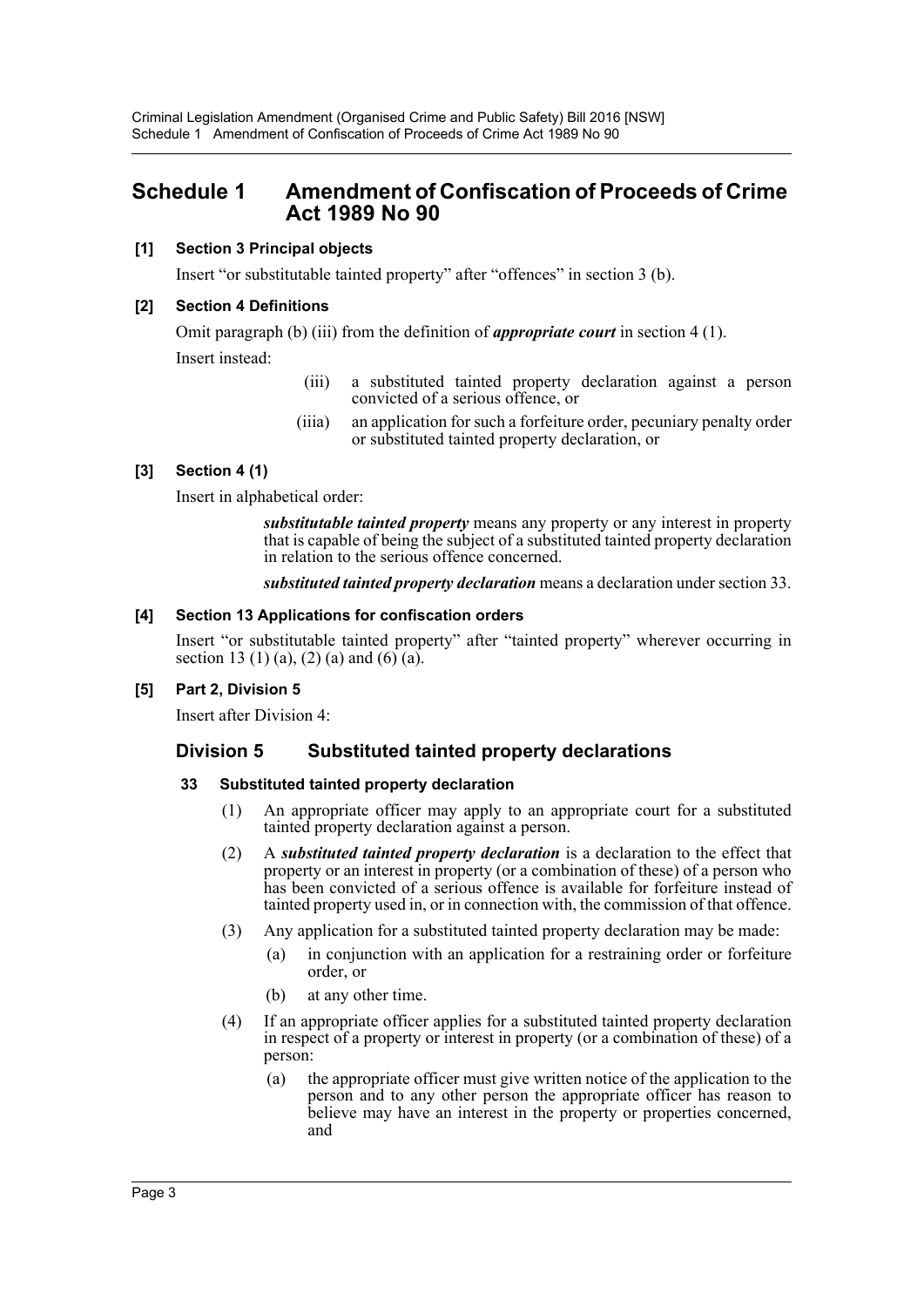- (b) the person, and any other person who claims an interest in the property or properties concerned, may appear and adduce evidence at the hearing of the application, and
- (c) the court may, at any time before the final determination of the application, direct the appropriate officer to give or publish notice of the application to a specified person or class of persons, in the manner and within the time that the court considers appropriate.
- (5) The court must make a substituted tainted property declaration against a person if the court is satisfied that:
	- (a) the person has been convicted of a serious offence, and
	- (b) particular property became tainted property because it was used in, or in connection with, the commission of the serious offence, and
	- (c) the tainted property is not available for forfeiture because:
		- (i) the person does not own, and does not have effective control of, the property, or
		- (ii) the property has been sold or otherwise disposed of or cannot be found for any other reason.
- (6) When making a substituted tainted property declaration against a person, the court is to:
	- (a) assess the value of the tainted property and specify its value in the declaration, and
	- (b) specify property or an interest in property (or combination of these) of the person that the court considers to be available for forfeiture instead of the tainted property.
- (7) The value of the tainted property is to be assessed for the purposes of subsection (6) (a) by reference to its value at the time of the commission of the serious offence concerned.
- (8) Property or an interest in property (or a combination of these) specified for the purposes of subsection  $(6)(\overline{b})$ :
	- (a) must not have a value (or a total combined value) that is greater than the value of the tainted property, and
	- (b) if it is practicable to do so, must be in relation to property of the same kind as the tainted property.
- (9) If the court makes a substituted tainted property declaration, the property or interest in property (or combination of properties or interests) specified in the declaration as being available for forfeiture is to be treated as being the tainted property for the purposes of this Act (including in connection with the making of forfeiture orders) in relation to the serious offence concerned instead of the tainted property that is not available for forfeiture.

# **[6] Section 35 Definitions**

Insert after paragraph (a) of the definition of *tainted property* in section 35 (1):

(a1) is, by reason of a declaration or other order of a court of another State, to be treated under the law of that State as being property to which an interstate forfeiture order can apply in substitution for property of the kind referred to in paragraph (a), or

# **[7] Section 42B Applications for freezing notices**

Insert "or substitutable tainted property" after "tainted property" in section 42B (1) (b).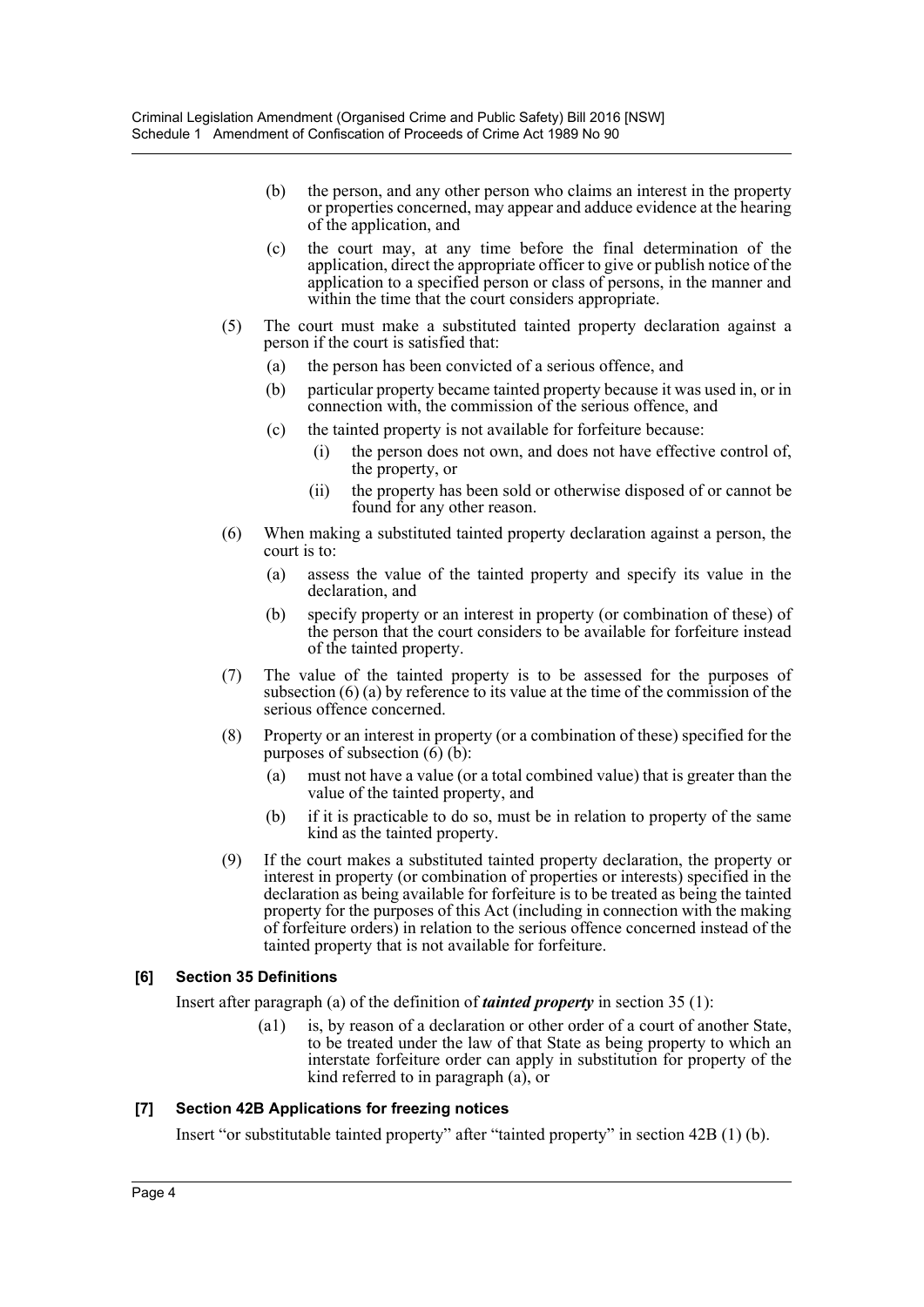Criminal Legislation Amendment (Organised Crime and Public Safety) Bill 2016 [NSW] Schedule 1 Amendment of Confiscation of Proceeds of Crime Act 1989 No 90

### **[8] Section 42C Issue of freezing notices**

Insert "or substitutable tainted property" after "tainted property" in section 42C (2) (d) (i).

**[9] Section 42L Confirmation of freezing notices** Insert "or substitutable tainted property" after "tainted property" in section 42L (3) (a).

### **[10] Section 43 Restraining orders**

Insert "or substitutable tainted property" after "tainted property" in section 43 (2) (a) (ii).

# **[11] Schedule 1 Savings, transitional and other provisions** Insert at the end of clause 2 (1): any other Act that amends this Act

## **[12] Schedule 1, clause 2 (3)**

Omit "in the Gazette". Insert instead "on the NSW legislation website".

# **[13] Schedule 1**

Insert at the end of the Schedule with appropriate Part and clause numbering:

# **Part Provision consequent on enactment of Criminal Legislation Amendment (Organised Crime and Public Safety) Act 2016**

#### **Application of amendments**

An amendment made by the *Criminal Legislation Amendment (Organised Crime and Public Safety) Act 2016* applies only in relation to a serious offence or serious drug offence that is committed on or after the commencement of the amendment.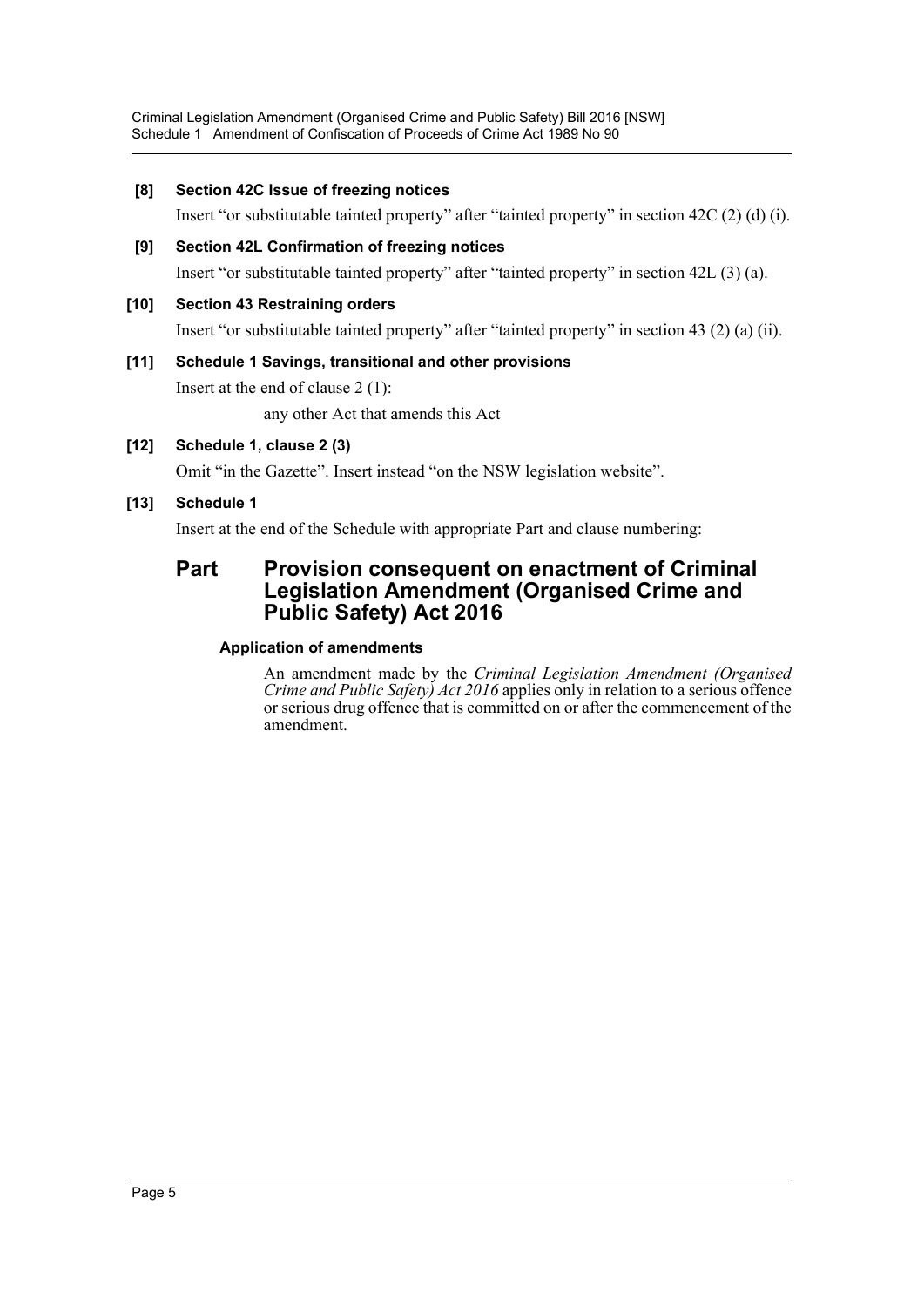# <span id="page-6-0"></span>**Schedule 2 Amendment of Crimes Act 1900 No 40**

# **[1] Section 193C**

Omit the section. Insert instead:

## **193C Dealing with property suspected of being proceeds of crime**

- (1) A person is guilty of an offence if:
	- (a) the person deals with property, and
	- (b) there are reasonable grounds to suspect that the property is proceeds of crime, and
	- (c) at the time of the dealing, the value of the property is \$100,000 or more. Maximum penalty: Imprisonment for 5 years.
- (2) A person is guilty of an offence if:
	- (a) the person deals with property, and
	- (b) there are reasonable grounds to suspect that the property is proceeds of crime, and
	- (c) at the time of the dealing, the value of the property is less than \$100,000. Maximum penalty: Imprisonment for 3 years.
- (3) Without limiting subsection (1) (b) or (2) (b), there are reasonable grounds to suspect that property is proceeds of crime in each of the following circumstances:
	- (a) in the case of subsection (1) (a)—the dealing involves a number of transactions that are structured or arranged to avoid the reporting requirements of the *Financial Transaction Reports Act 1988* of the Commonwealth that would otherwise apply to the transactions,
	- (b) the dealing involves a number of transactions that are structured or arranged to avoid the reporting requirements of the *Anti-Money Laundering and Counter-Terrorism Financing Act 2006* of the Commonwealth that would otherwise apply to the transactions,
	- (c) the dealing involves using one or more accounts held with authorised deposit-taking institutions in false names,
	- (d) the dealing amounts to an offence against section 139, 140 or 141 of the *Anti-Money Laundering and Counter-Terrorism Financing Act 2006* of the Commonwealth,
	- (e) the value of the property involved in the dealing is, in the opinion of the trier of fact, grossly out of proportion to the defendant's income and expenditure over a reasonable period within which the dealing occurs,
	- (f) the dealing involves a significant cash transaction (within the meaning of the *Financial Transaction Reports Act 1988* of the Commonwealth) and the defendant:
		- (i) has contravened the defendant's obligations under that Act relating to reporting the transaction, or
		- (ii) has given false or misleading information in purported compliance with those obligations,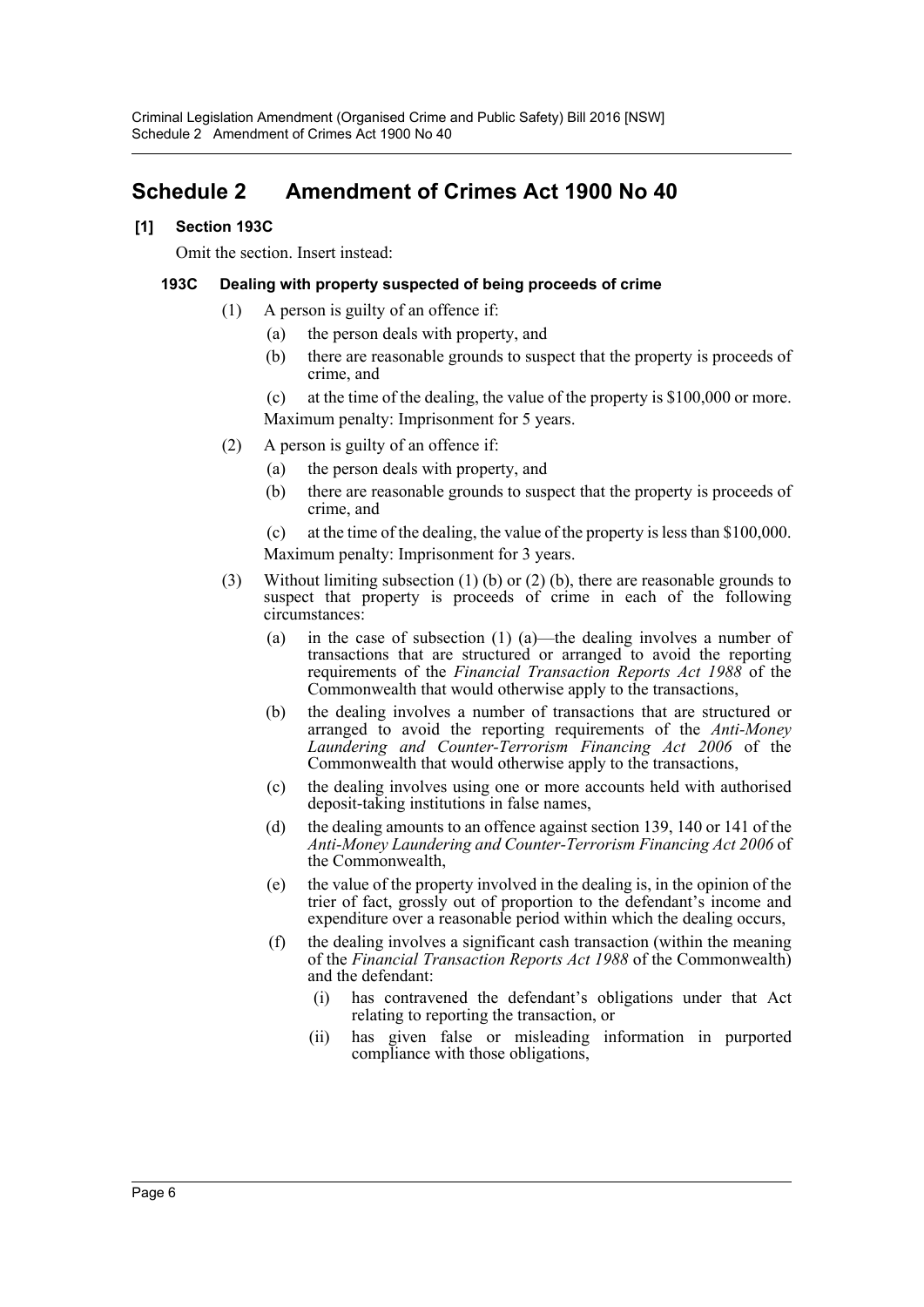- (g) the dealing involves a threshold transaction (within the meaning of the *Anti-Money Laundering and Counter-Terrorism Financing Act 2006* of the Commonwealth) and the defendant:
	- (i) has contravened the defendant's obligations under that Act relating to reporting the transaction, or
	- (ii) has given false or misleading information in purported compliance with those obligations,
- (h) the defendant:
	- (i) has stated that the dealing was engaged in on behalf of or at the request of another person, and
	- (ii) has not provided information enabling the other person to be identified and located.
- (4) It is a defence to a prosecution for an offence under this section if the defendant satisfies the court that the defendant had no reasonable grounds for suspecting that the property was substantially derived or realised, directly or indirectly, from an act or omission constituting an offence against a law in force in the Commonwealth, a State or a Territory or another country.

### **[2] Section 193E Alternative verdicts**

Insert after section 193E (2):

(2A) If on the trial of a person for an offence under section 193B, the jury is not satisfied that the accused is guilty of the offence charged, but is satisfied that the accused is guilty of an offence under section  $193\overline{C}$  (1) or (2), it may find the accused not guilty of the offence charged but guilty of the other offence, and the accused is liable to punishment accordingly.

# **[3] Section 193FA**

Insert after section 193F:

#### **193FA Combining several contraventions in a single charge**

- (1) A single charge of an offence against a provision of this Part may be about 2 or more instances of the defendant engaging in conduct (at the same time or different times) that constitutes an offence against a provision of this Part.
- (2) If a single charge is about 2 or more such instances and the value of the property dealt with is an element of the offence in question, that value is taken to be the sum of the values of the property dealt with in each of those instances.

# **[4] Section 193G Transitional provision**

Omit "This Part applies" and "commencement of this Part".

Insert instead "This Part (as amended by the *Criminal Legislation Amendment (Organised Crime and Public Safety) Act 2016*) applies" and "commencement of the amendments made to this Part by that Act", respectively.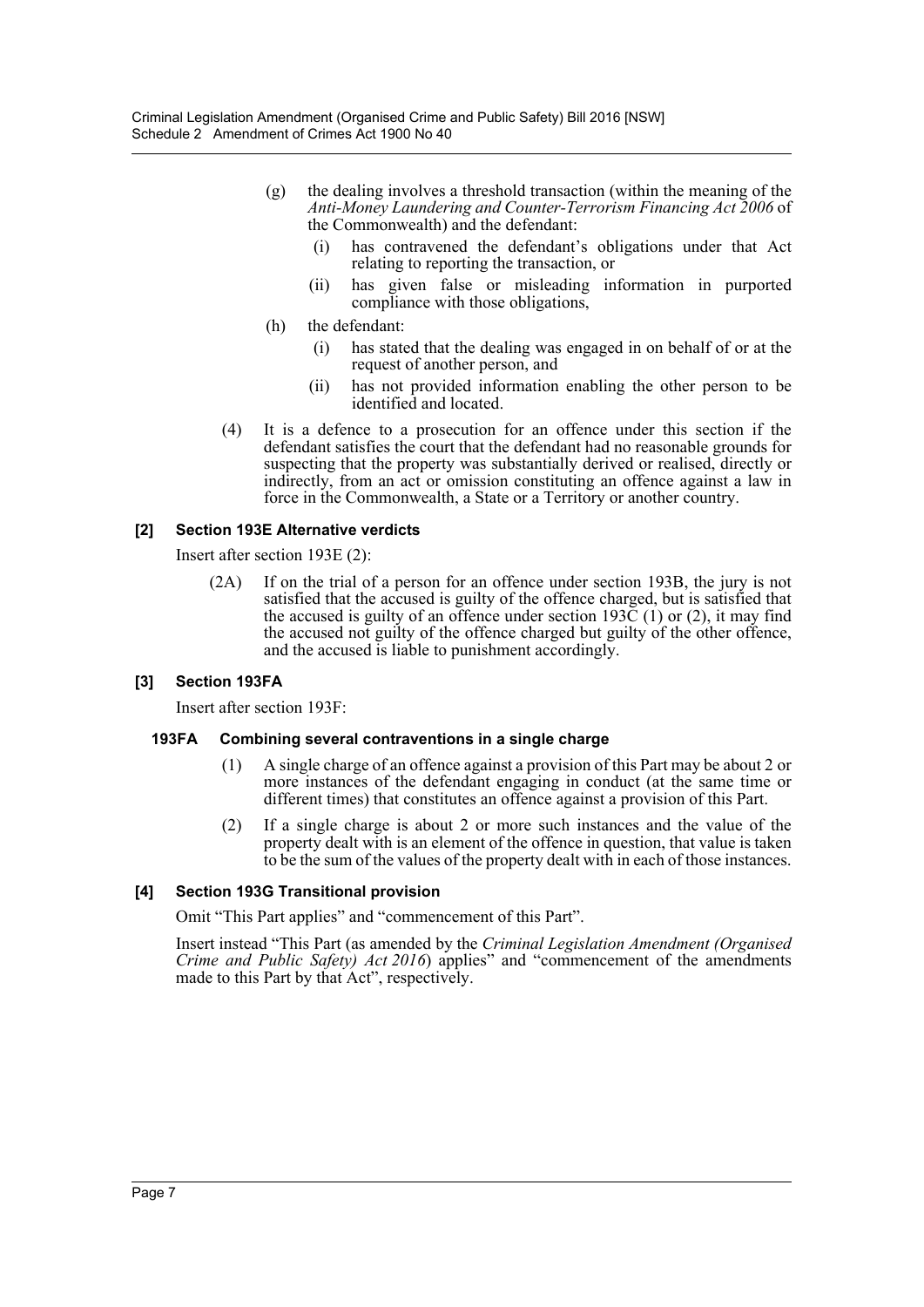# <span id="page-8-0"></span>**Schedule 3 Amendment of Criminal Assets Recovery Act 1990 No 23**

# **[1] Section 4 Definitions**

Insert in alphabetical order in section 4 (1):

*available interest relating to serious crime use property* means an interest in property that is an available interest relating to serious crime use property as provided by section 9B.

*serious crime use property* means property that is serious crime use property as provided by section 9B.

*substituted serious crime use property declaration* means a declaration under section 22AA.

#### **[2] Section 9 Meaning of "serious crime derived property" and "illegally acquired property"**

Omit section 9 (5) (d). Insert instead:

- (d) when it is the proceeds of the sale or other disposition of serious crime derived property or illegally acquired property under the authority of this Act, except if:
	- (i) the sale or other disposition is pursuant to an order of the Supreme Court under this Act and the order does not expressly provide for the property to cease to be serious crime derived property or illegally acquired property on its sale or disposition, or
	- (ii) the sale or other disposition is under section 10B (4) (b) or 14, or

# **[3] Section 9B**

Insert after section 9A:

#### **9B Meaning of "serious crime use property" and "available interest relating to serious crime use property"**

- (1) In this Act, a reference to serious crime use property is a reference to property that was used in, or in connection with, a serious crime related activity.
- (2) In this Act, an interest in property is an available interest relating to serious crime use property if:
	- (a) the interest is an interest of a person who has engaged in serious crime related activity (the *offender*), and
	- (b) the offender's activity resulted in the property, or any other property, becoming serious crime use property for the purposes of this Act, and
	- (c) the property is either the serious crime use property or, if that property is not available for forfeiture as referred to in subsection (3), any other property that is the subject of a substituted serious crime use property declaration.
- (3) Serious crime use property is not available for forfeiture if:
	- (a) the offender does not own, and does not have effective control of, the property, or
	- (b) the property has been sold or otherwise disposed of or cannot be found for any other reason.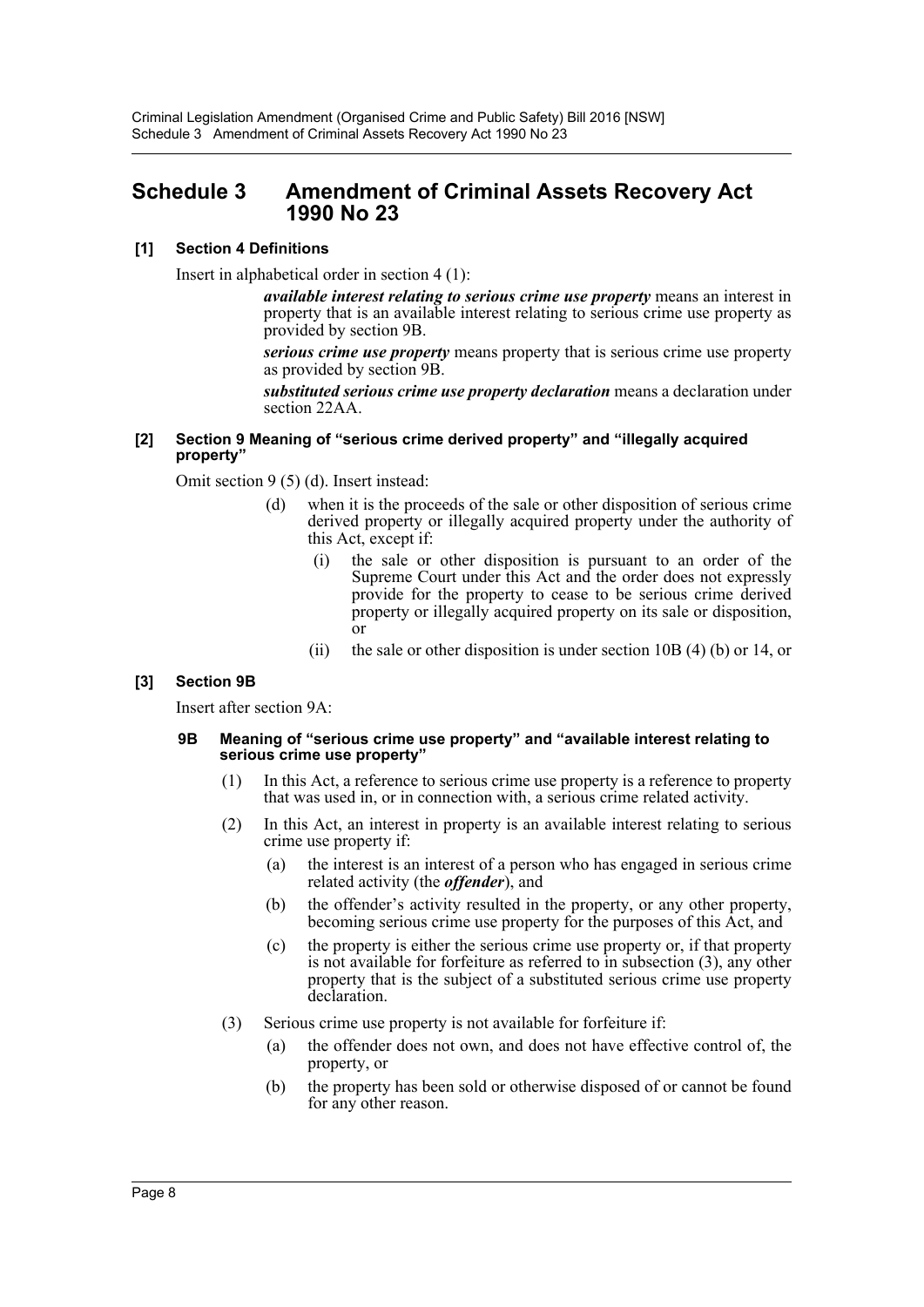Criminal Legislation Amendment (Organised Crime and Public Safety) Bill 2016 [NSW] Schedule 3 Amendment of Criminal Assets Recovery Act 1990 No 23

#### **[4] Section 16A Restrictions on payment of legal expenses from restrained property**

Insert after section 16A (1) (b):

(b1) no provision is to be made in relation to any particular interest in property if the Supreme Court is satisfied that the interest is an available interest relating to serious crime use property or the interest is the subject of an application for a substituted serious crime use property declaration,

### **[5] Section 22 Making of assets forfeiture order**

Insert after section 22 (1A) (c):

- (d) an interest in property suspected by an authorised officer, at the time of the application, of being:
	- (i) an available interest relating to serious crime use property, or
	- (ii) an interest that is capable of being the subject of a substituted serious crime use property declaration in relation to the serious crime related activity concerned.

### **[6] Section 22 (2B)**

Insert after section 22 (2A):

(2B) The Supreme Court must make an assets forfeiture order in respect of an interest in property if the Court finds it more probable than not that the interest is an available interest relating to serious crime use property.

### **[7] Section 22 (6A)**

Insert "or (2B)" after "subsection (2A)".

#### **[8] Section 22AA**

Insert after section 22A:

#### **22AA Substituted serious crime use property declaration**

- (1) The Commission may apply to the Supreme Court for a substituted serious crime use property declaration against a person.
- (2) A *substituted serious crime use property declaration* is a declaration to the effect that an interest in property (or a combination of interests in properties) of a person who has engaged in serious crime related activity is available for forfeiture instead of serious crime use property that was used in, or in connection with, that activity.
- (3) Any such application may be made:
	- (a) in conjunction with an application for a restraining order or assets forfeiture order, or
	- (b) in proceedings under section 24, 25 or 26, or
	- (c) at any other time.
- (4) If the Commission applies for a substituted serious crime use property declaration in respect of an interest in property (or a combination of interests in properties) of a person:
	- (a) the Commission must give written notice of the application to the person and to any other person the Commission has reason to believe may have an interest in the property or properties concerned, and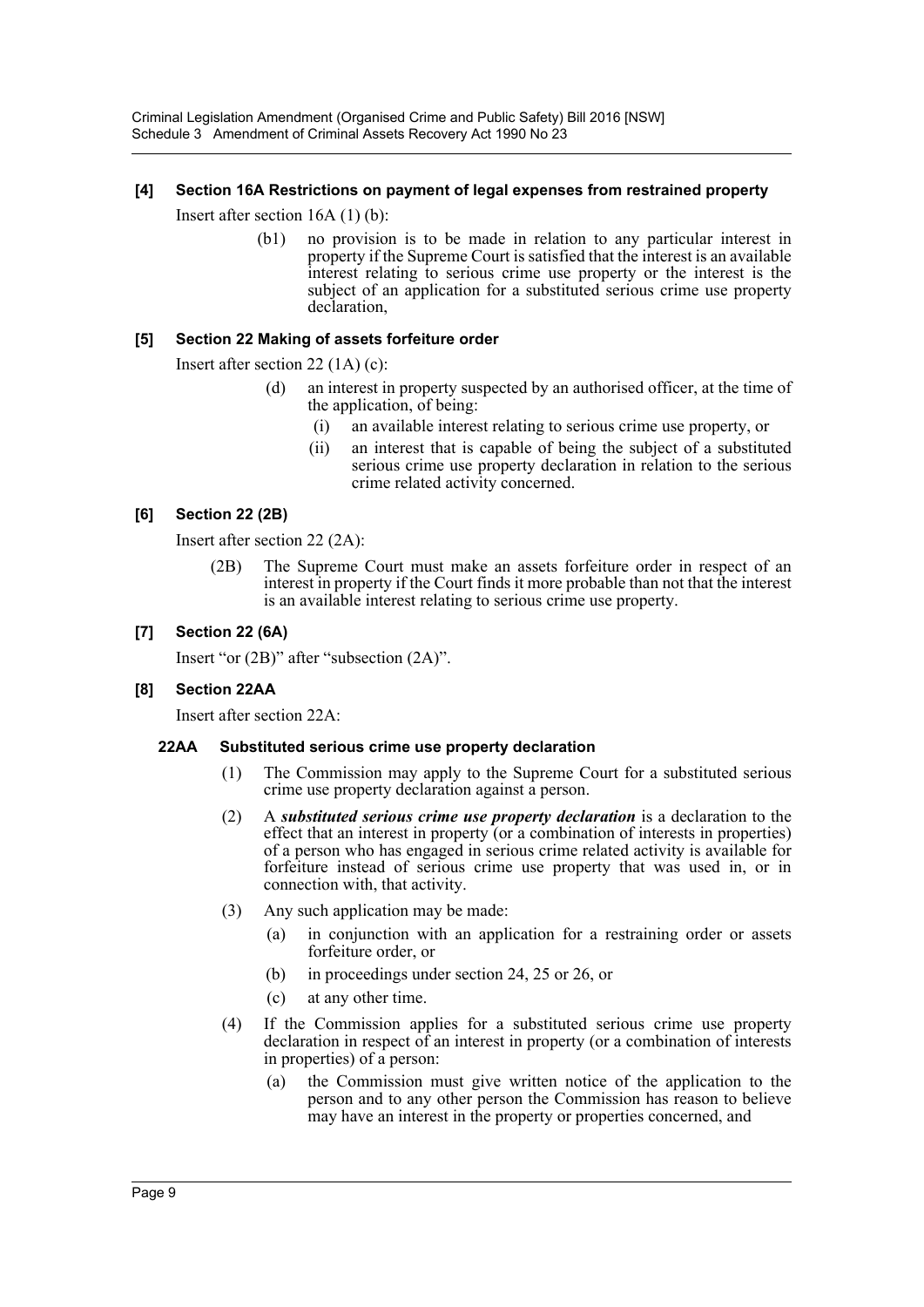- (b) the person, and any other person who claims an interest in the property or properties concerned, may appear and adduce evidence at the hearing of the application, and
- (c) the Supreme Court may, at any time before the final determination of the application, direct the Commission to give or publish notice of the application to a specified person or class of persons, in the manner and within the time that the Court considers appropriate.
- (5) The Supreme Court must make a substituted serious crime use property declaration against a person if the Court finds that it is more probable than not that:
	- (a) the person has engaged in serious crime related activity, and
	- (b) the activity has resulted in particular property becoming serious crime use property for the purposes of this Act, and
	- (c) the serious crime use property is not available for forfeiture as referred to in section 9B (3).
- (6) When making a substituted serious crime use property declaration against a person, the Supreme Court is to:
	- (a) assess the value of the serious crime use property and specify its value in the declaration, and
	- (b) specify an interest in property (or a combination of interests in properties) of the person that the Court considers to be available for forfeiture instead of the serious crime use property.
- (7) The value of the serious crime use property is to be assessed for the purposes of subsection (6) (a) by reference to its value at the time that the serious crime related activity concerned was engaged in.
- (8) An interest in property (or combination of interests in properties) specified for the purposes of subsection (6) (b):
	- (a) must not have a value (or a total combined value) that is greater than the value of the serious crime use property, and
	- (b) if it is practicable to do so, must be in relation to property of the same kind as the serious crime use property.
- (9) If the Supreme Court makes a substituted serious crime use property declaration, the interest in property (or combination of interests in properties) specified in the declaration as being available for forfeiture instead of serious crime use property is to be treated as an available interest relating to serious crime use property for the purposes of this Act (including in connection with the making of assets forfeiture orders) in relation to the serious crime related activity concerned.

# **[9] Section 25 Exclusion of property from restraining order and assets forfeiture order**

Insert after section 25 (3):

(3A) Despite subsections (1)–(3), the Supreme Court is not to make an exclusion order if the Supreme Court finds that it is more probable than not that the property to which the application for the assets forfeiture order, or the assets forfeiture order, relates is serious crime use property or an interest in property that is capable of being the subject of a substituted serious crime use property declaration.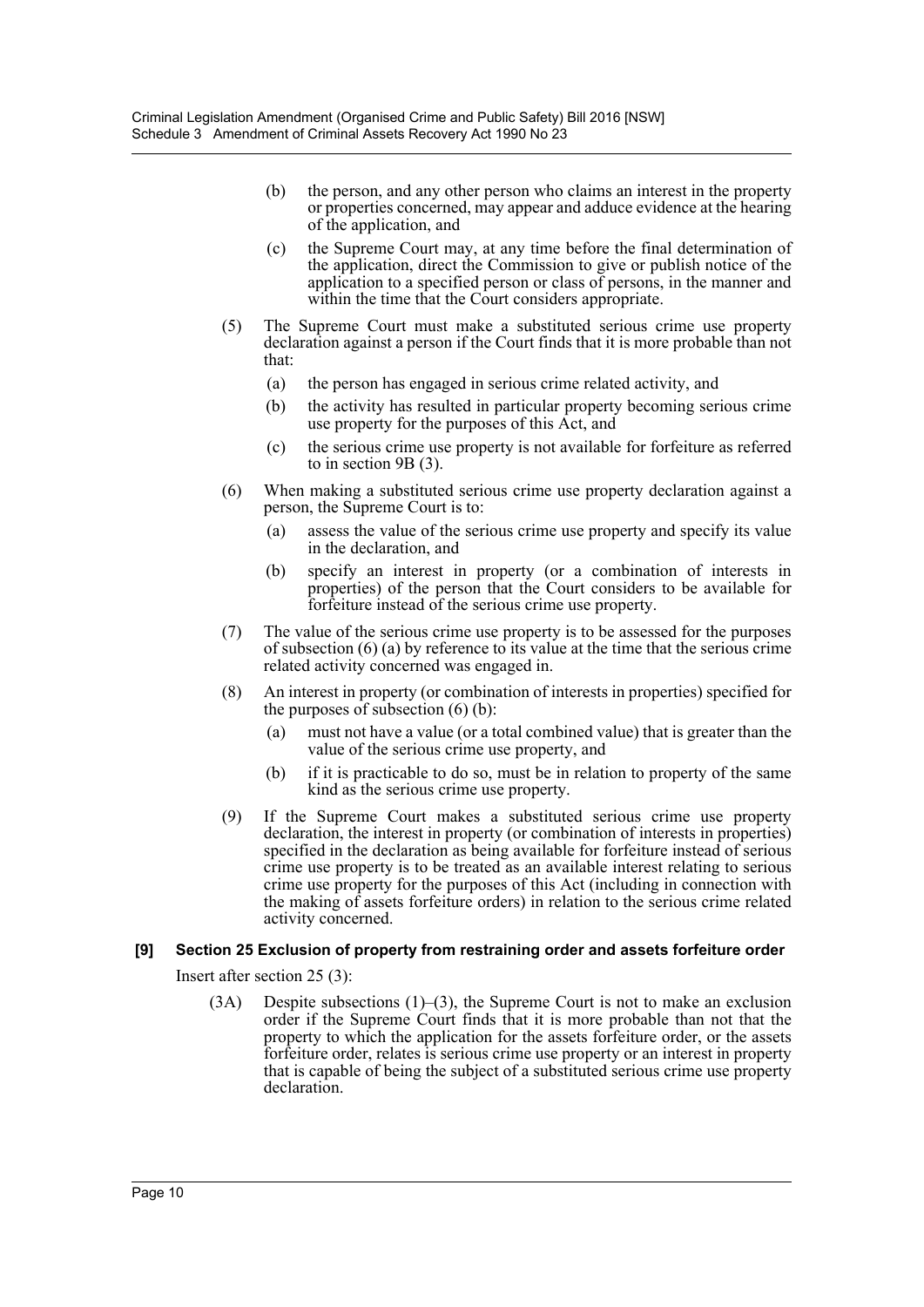# **[10] Section 26 Exclusion of the value of innocent interests from assets forfeiture order**

Insert after section 26 (3):

 $(3A)$  Despite subsections  $(1)$ – $(3)$ , the Supreme Court is not to make a declaration or order under this section if the Supreme Court finds that it is more probable than not that the property to which the assets forfeiture order relates is serious crime use property or an interest in property that is capable of being the subject of a substituted serious crime use property declaration.

# **[11] Section 32 Establishment and use of Proceeds Account**

Omit "proceeds assessment orders or unexplained wealth orders" from section 32 (3) (c).

Insert instead "serious crime use property assets forfeiture orders, proceeds assessment orders and unexplained wealth orders".

# **[12] Section 32 (4)**

Insert after section 32 (3):

(4) In this section:

*serious crime use property assets forfeiture orders* means assets forfeiture orders made on the ground of there being an available interest relating to serious crime use property.

# **[13] Schedule 1 Savings and transitional provisions**

Insert at the end of the Schedule with appropriate Part and clause numbering:

# **Part Criminal Legislation Amendment (Organised Crime and Public Safety) Act 2016**

# **Application of amendments**

An amendment made by the *Criminal Legislation Amendment (Organised Crime and Public Safety) Act 2016* applies only in relation to serious crime related activity that occurs on or after the commencement of the amendment.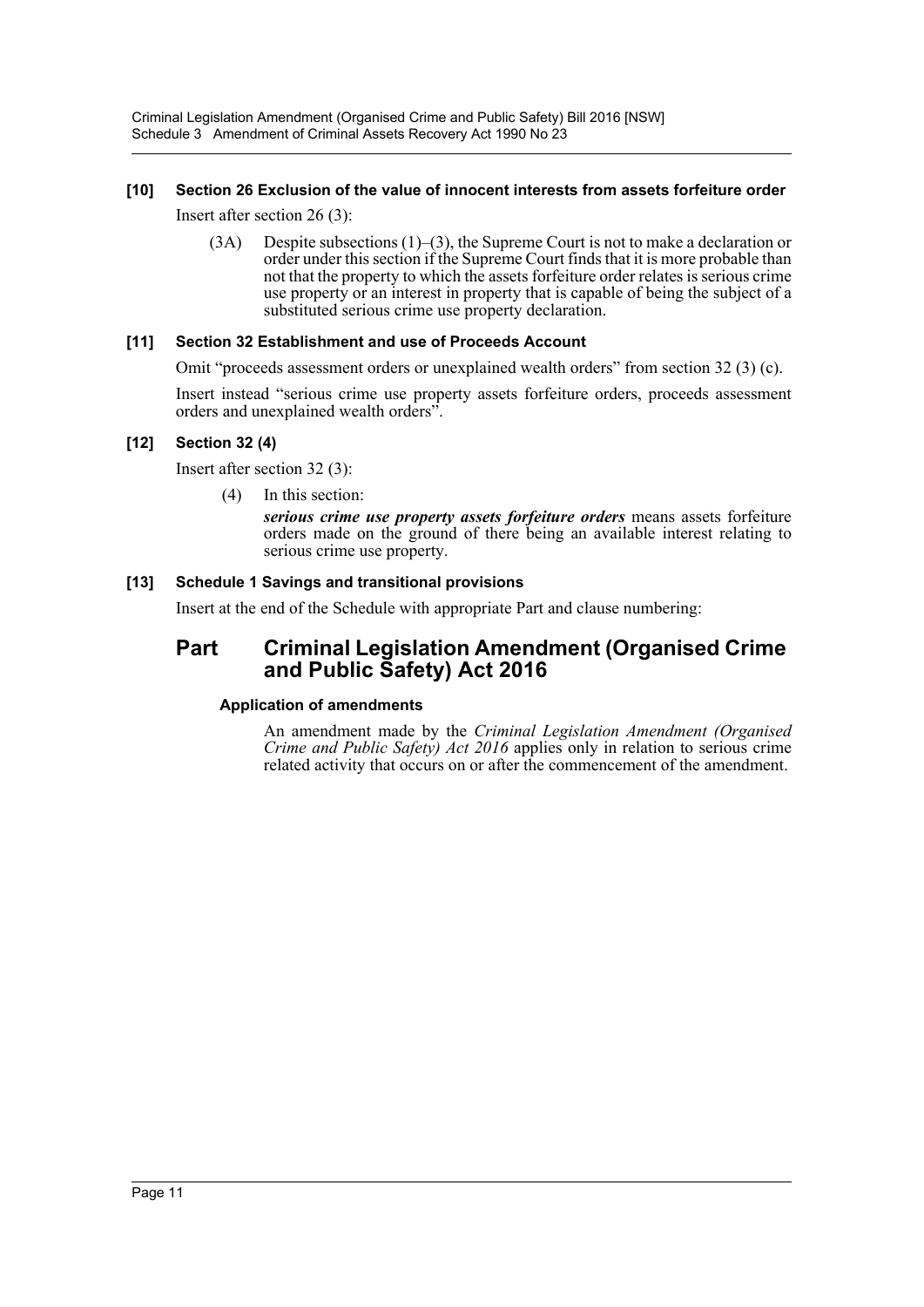# <span id="page-12-0"></span>**Schedule 4 Amendment of Criminal Procedure Act 1986 No 209**

# **[1] Schedule 1 Indictable offences triable summarily**

Insert ", 193C" after "192" in clause 3 (c) of Table 1.

# **[2] Schedule 1, Table 1**

Insert after clause 21A:

# **21B Law Enforcement (Powers and Responsibilities) Act 2002**

An offence under section 87ZA of the *Law Enforcement (Powers and Responsibilities) Act 2002*.

# **[3] Schedule 1, Table 2**

Insert "193C," after "192," in clause 3 (c).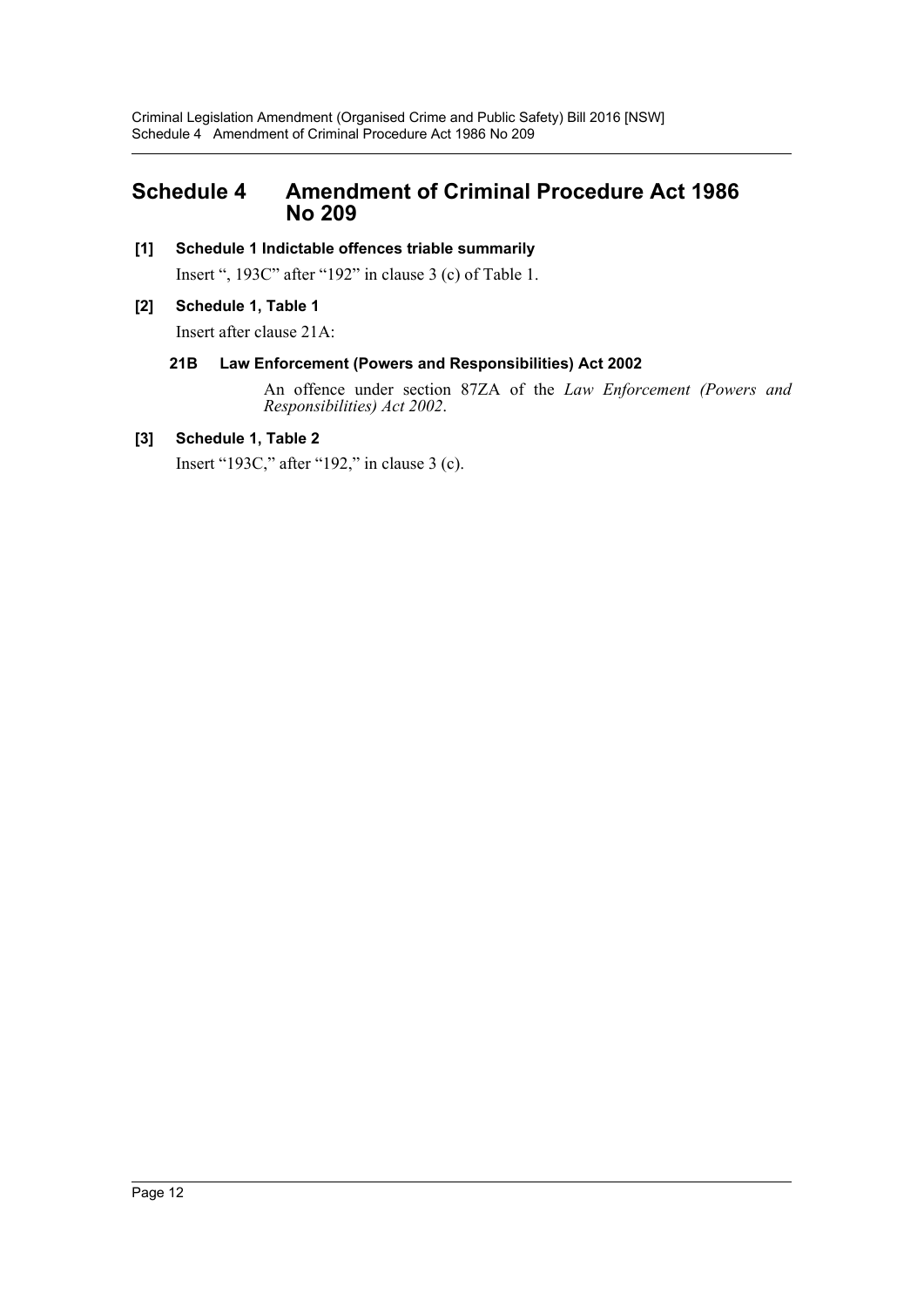# <span id="page-13-0"></span>**Schedule 5 Amendment of Law Enforcement (Powers and Responsibilities) Act 2002 No 103**

## **[1] Part 6B**

Insert after Part 6A:

# **Part 6B Public safety orders**

# **Division 1 Interpretation**

#### **87P Definitions**

In this Part:

*long duration public safety order*—see section 87V.

*public event* means a trade, cultural, social or sporting event that is open to the public (including when entry into the event requires the payment of a fee or other charge).

*public safety order*—see section 87Q.

*senior police officer* means a police officer of the rank of Inspector or above (including the Commissioner).

**Note.** By virtue of the *Interpretation Act 1987* (section 48 (2)) a person acting in an office referred to above may exercise the functions of a senior police officer under this Part.

#### **87Q What is a public safety order**

A *public safety order* is an order made by a senior police officer that prohibits a specified person (or persons belonging to a specified class of persons) from:

- (a) attending a specified public event (including entering, or being present at, premises being used in connection with the public event), or
- (b) entering, or being present at, specified premises or other specified area at any time during a specified period.

#### **Division 2 Making, variation and revocation of public safety orders**

#### **87R Power of senior police officer to make public safety order**

- (1) A senior police officer may make a public safety order only if satisfied that:
	- (a) the presence of the person (or class of persons) concerned at the public event or premises or other area concerned poses a serious risk to public safety or security, and
	- (b) the making of the order is reasonably necessary in the circumstances.

**Note.** Section 87S includes provisions about the content of a public safety order, including in relation to its duration.

Section 87T contains provisions concerning the service and notification of variations to public safety orders. In particular, section 87T (4) provides that a statement of the reasons for making or varying a public safety order must not contain information that would result in the disclosure of a criminal intelligence report or other criminal information held in relation to a person.

(2) In determining whether the making of a public safety order is reasonably necessary in the circumstances, the senior police officer must take into account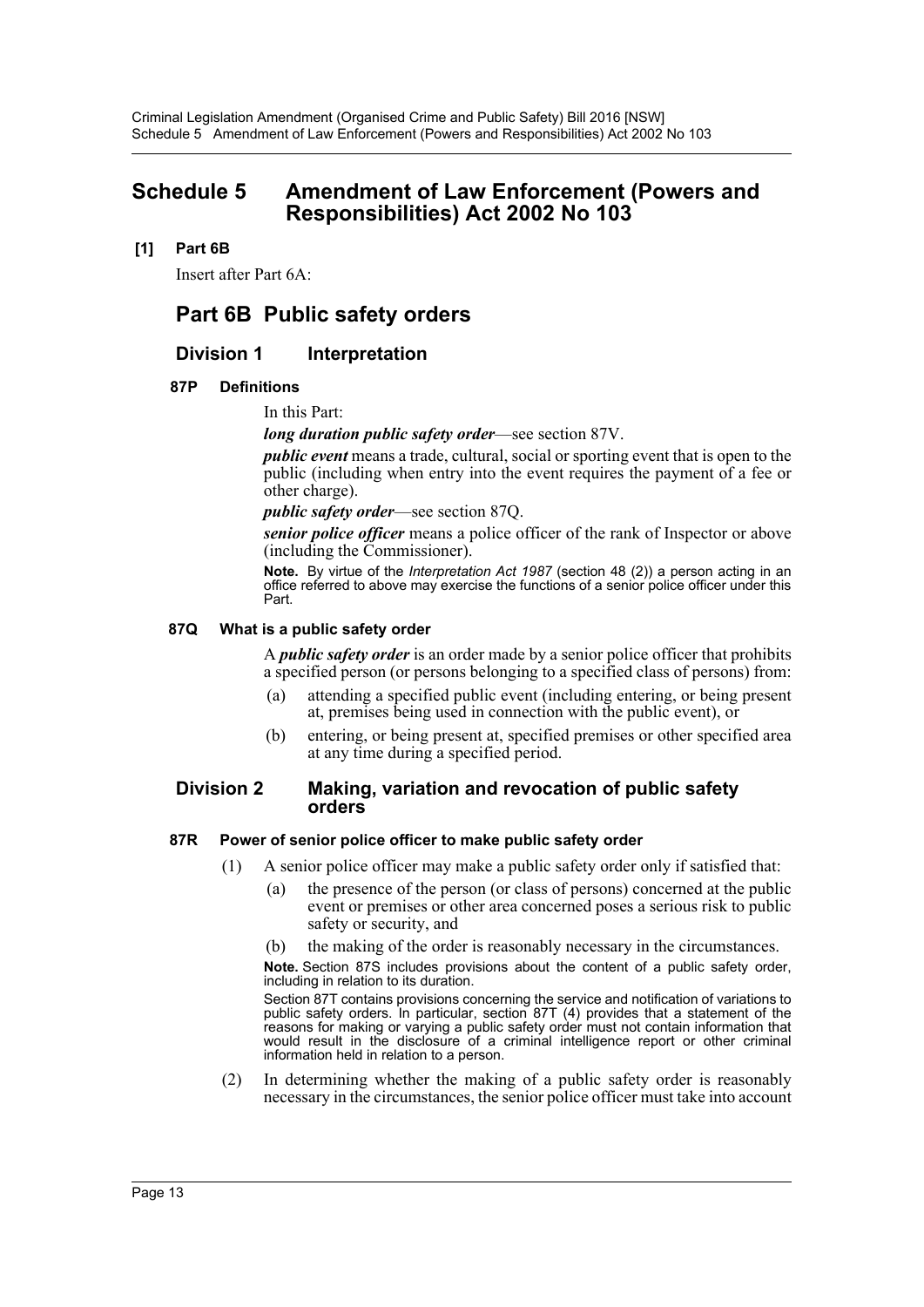the following matters and may take into account any other matter that the officer considers relevant:

- (a) whether the person or persons to whom the order will apply previously behaved in a way that posed a serious risk to public safety or security or have a history of engaging in serious crime related activity within the meaning of the *Criminal Assets Recovery Act 1990*,
- (b) whether the person or persons to whom the order will apply:
	- (i) are, or have been, members of a declared organisation (within the meaning of the *Crimes (Criminal Organisations Control) Act 2012*), or
	- (ii) are, or have been, subject to control orders under that Act, or
	- (iii) associate, or have associated, with members of a declared organisation or persons subject to control orders within the meaning of that Act,
- (c) if advocacy, protest, dissent or industrial action is likely to be the primary purpose for the person or persons to whom the order will apply being present at the relevant public event or premises or other area—the public interest in maintaining freedom to participate in such activities,
- (d) whether the person or persons to whom the order will apply will be prevented from being present at any of the following:
	- (i) a place of work at which the person or persons are regularly employed,
	- (ii) an educational institution attended by the person or persons,
	- (iii) a place of worship attended by the person or persons,
	- (iv) a place at which the person or persons receive a health service or welfare service,
	- (v) a place at which the person or persons are provided with legal services by any Australian legal practitioners or by any organisations employing or otherwise using one or more Australian legal practitioners to provide such services,
- (e) whether the degree of risk involved justifies the imposition of the prohibitions to be specified in the order (having regard, in particular, to any legitimate reason the person or persons to whom the order will apply may have for being present at the relevant event or premises or other area),
- (f) the extent to which the making of the order will mitigate any risk to public safety or security,
- (g) the extent to which the order is necessary having regard to other measures reasonably available to mitigate the risk.
- (3) However, a senior police officer must not make a public safety order that would prohibit a person or class of persons from being present at any public event or premises or other area if:
	- (a) the officer believes that non-violent advocacy, protest or dissent is likely to be the primary purpose for their presence at the public event or premises or other area, or
	- (b) the officer believes that industrial action is likely to be the primary purpose for their presence at the public event or premises or other area, or
	- (c) the order would prevent them from entering their principal places of residence.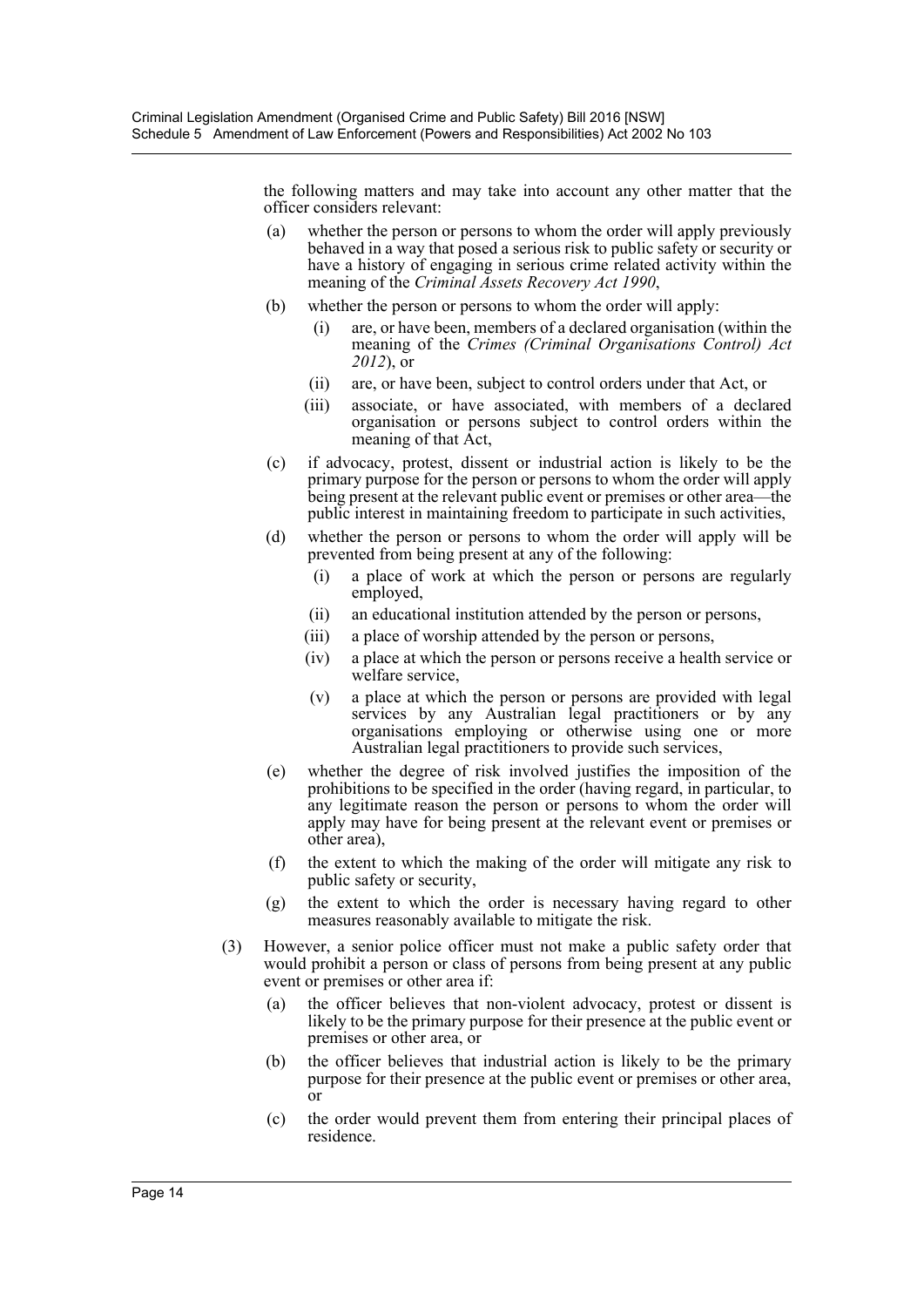- (4) A senior police officer must not make a public safety order if the period during which the order will be in force would, when added to the period of any previous orders made in connection with the same person or persons and public event or premises or other area, result in the combined period exceeding the maximum period of duration for the kind of order concerned referred to in section 87S  $(1)$ .
- (5) For the purposes of this section, the presence of a person or persons at a public event or premises or other area poses a *serious risk to public safety or security* if there is a serious risk that the presence of the person or persons might result in:
	- (a) the death of, or serious physical harm to, a person, or
	- (b) serious damage to property.
- (6) In this section:

*damage*, in relation to property, includes the following:

- (a) destruction of the property,
- (b) an alteration to the property that depreciates its value,
- (c) rendering the property useless or inoperative,
- (d) in relation to an animal—injuring, wounding or killing the animal.

### **87S Content and duration of public safety order**

- (1) A public safety order must specify:
	- (a) the public event or premises or other area to which it applies, and
	- (b) the person (or class of persons) to which it applies, and
	- (c) that a contravention of the order may constitute an offence that carries a maximum penalty of imprisonment for 5 years, and
	- (d) in the case of an order that applies to premises or another area other than in connection with a public event—the period during which the order will be in force (being a period not exceeding 72 hours), and
	- (e) in the case of an order that applies to a public event:
		- (i) the location or locations in which the event is being held for the purposes of the order, and
		- (ii) if the public event is held over consecutive days—when the event is taken to start and finish for the purposes of the order, and
		- (iii) if the public event is held over non-consecutive days—when the event is taken to start and finish for the purposes of the order for each of the days it is held (being a combined period that does not exceed 72 hours in total).

**Note.** Division 3 enables a person to whom a public safety order applies to appeal to the Supreme Court against the order (or a variation of the order) if the order is (or is to be) in force for a period exceeding 72 hours.

- (2) Subject to subsection (3), a public safety order remains in force only for the period or periods specified in the order in accordance with this section.
- (3) A public safety order that applies to a public event that is cancelled ceases to be in force on that cancellation.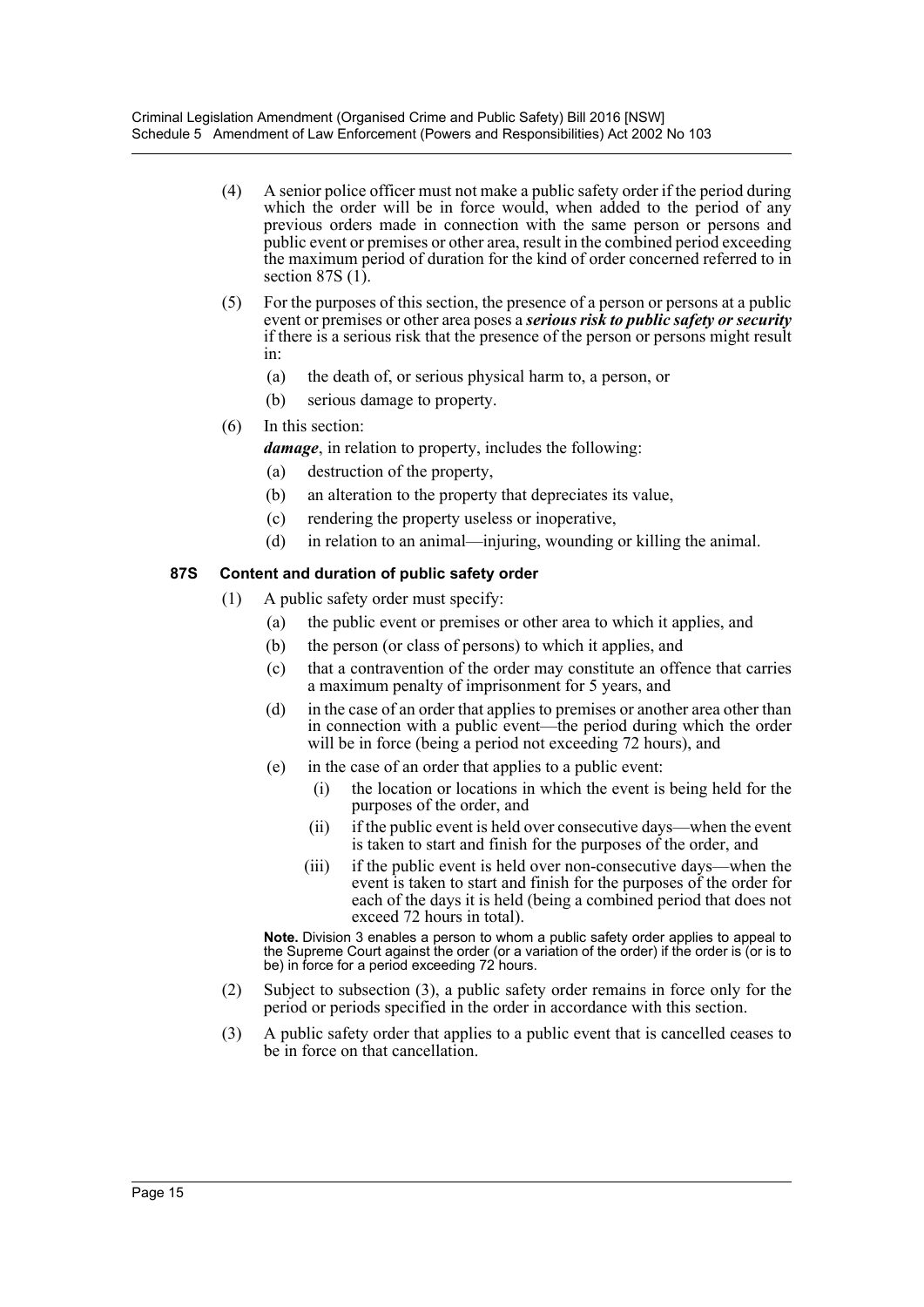## **87T Service and notification of public safety order or variation of order**

#### (1) **Ordinary service and notification requirements**

A senior police officer who makes or varies a public safety order must ensure that both of the following are served by means of personal service on each person to whom the order applies:

- (a) a copy of the order as so made or varied,
- (b) a notification in accordance with this section.
- (2) If the senior police officer considers that a person to whom the order applies is a person under the age of 18 years or has impaired intellectual functioning, the officer must ensure that the order and notification are also served by means of personal service on a parent or guardian (if any) of the person if it is reasonably practicable to do so. However, a failure to do so does not prevent the order or variation from becoming binding when it is served on the person.
- (3) The notification accompanying the order:
	- (a) must be in writing, and
	- (b) must specify the date on which the order or variation was made, and
	- (c) must:
		- (i) subject to subsection (4), include a statement of the reasons for making or varying the public safety order, and
		- (ii) include an explanation of the right of appeal to the Supreme Court against the decision under Division 3.
- (4) Despite any other Act or law, a statement of the reasons for making or varying a public safety order must not contain information that would result in the disclosure of a criminal intelligence report or other criminal information held in relation to a person.
- (5) A public safety order (as made or varied) is not binding on a person to whom the order applies unless the order and notification have been served on that person in accordance with subsection (1).
- (6) Once a public safety order and notification have been served on a person in accordance with subsection (1), the order is binding on the person, regardless of whether any other person or persons to whom the order applies have been so served.

#### (7) **Urgent orders**

Despite subsections  $(1)$ – $(6)$ , if a police officer is satisfied that a public safety order (as made or varied) should become binding on a person as a matter of urgency:

- (a) the officer may communicate the contents of the order, or the order as so varied, verbally to any person to whom the order applies and advise such person of the place at which the person may obtain a written copy of the order and a notification in accordance with subsection (8), and
- (b) on the information described in paragraph (a) being communicated to the person, the order, or the order as so varied, is binding on the person.
- (8) The police officer who verbally communicates the order to the person must ensure that the following are both available for collection by the person at a police station that is reasonably accessible by the person within 12 hours after the communication:
	- (a) a copy of the order,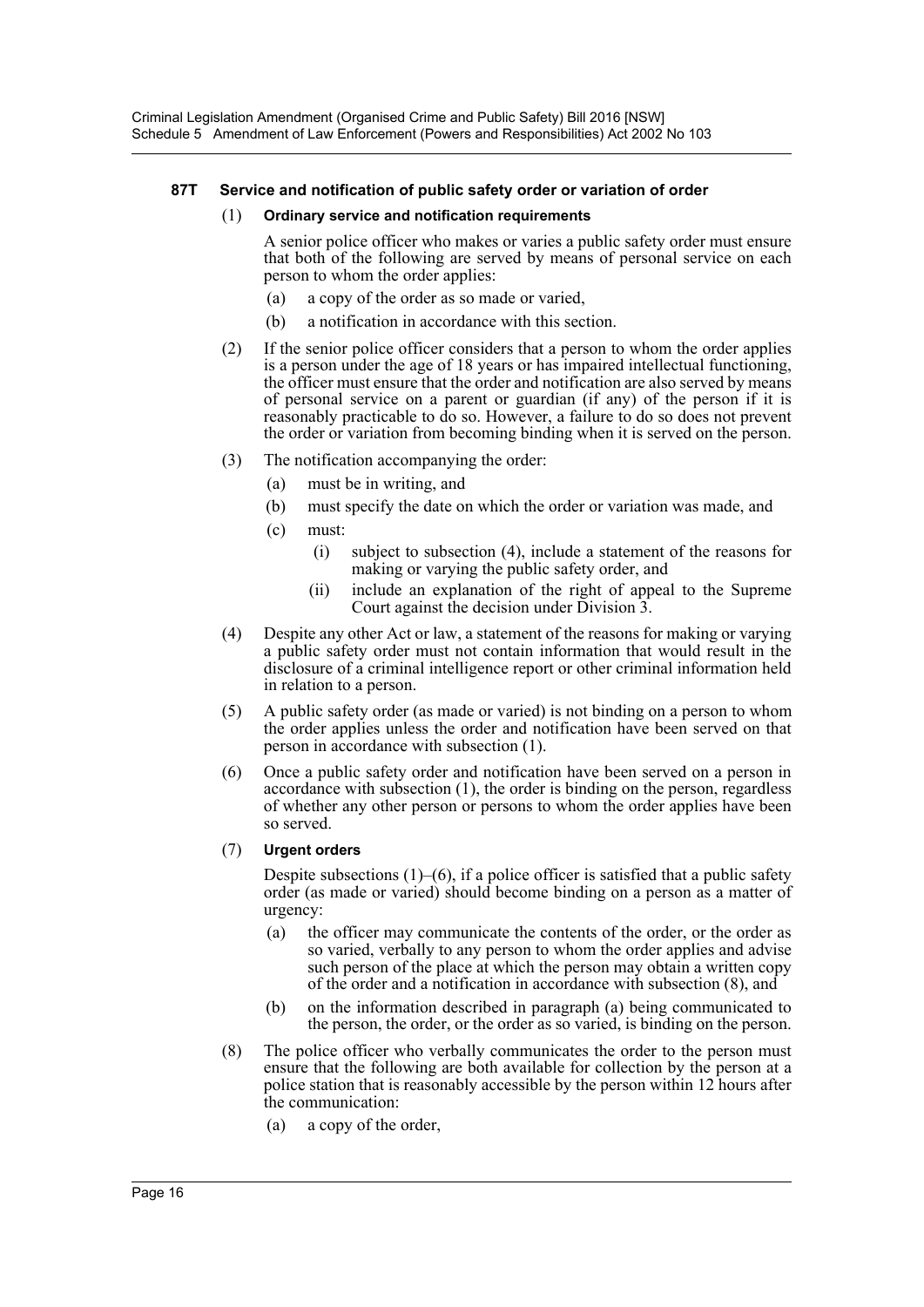(b) the notification that would have been required to accompany the order if the order had been served on the person in accordance with subsection  $(1)$ .

### **87U Variation and revocation of public safety order**

- (1) Subject to subsection (3), a public safety order may be varied or revoked by a senior police officer before the order ceases to be in force (whether or not he or she is the same officer who made the original order).
- (2) Without limiting subsection (1), the Commissioner must revoke a public safety order if the Commissioner becomes aware that the order was erroneously made or that the grounds for its making no longer exist.
- (3) A public safety order that is made or varied by the Commissioner may be subsequently varied or revoked only by the Commissioner.
- (4) A variation of a public safety order must comply with the requirements of this Part concerning the appropriate content, duration and grounds for making a public safety order. **Note.** See also section 87T concerning the service and notification of variations to public safety orders.
- (5) The revocation of a public safety order takes effect when the person to whom the order applies is served by means of personal service with a written notice of the revocation.
- (6) If a public safety order applies to more than one person and a variation or revocation is served on those persons at different times, the order continues in force in relation to a person to whom the order applies until:
	- (a) in the case of a variation—the varied order is served on, or otherwise brought to the notice of, the person in accordance with section 87T, or
	- (b) in the case of a revocation—the written notice of revocation is served on the person.

# **Division 3 Appeals against long duration public safety orders**

#### **87V Application of Division**

This Division applies only to a public safety order that is (or is to be) in force for a period exceeding 72 hours (a *long duration public safety order*).

#### **87W Appeal to Supreme Court against long duration public safety orders**

- (1) A person to whom a long duration public safety order applies may appeal to the Supreme Court against:
	- (a) the decision to make the order, or
	- (b) a decision to vary the order (unless the decision operates to reduce the duration of the order to 72 hours or less).
- (2) An appeal under this Division must be made before the long duration public safety order ceases to be in force.
- (3) The making of an appeal under this Division does not affect the operation of the long duration public safety order under appeal.

#### **87X Criminal intelligence reports or other criminal information**

(1) The Commissioner may make an application to the Supreme Court in an appeal under this Division for the Court not to disclose the existence or content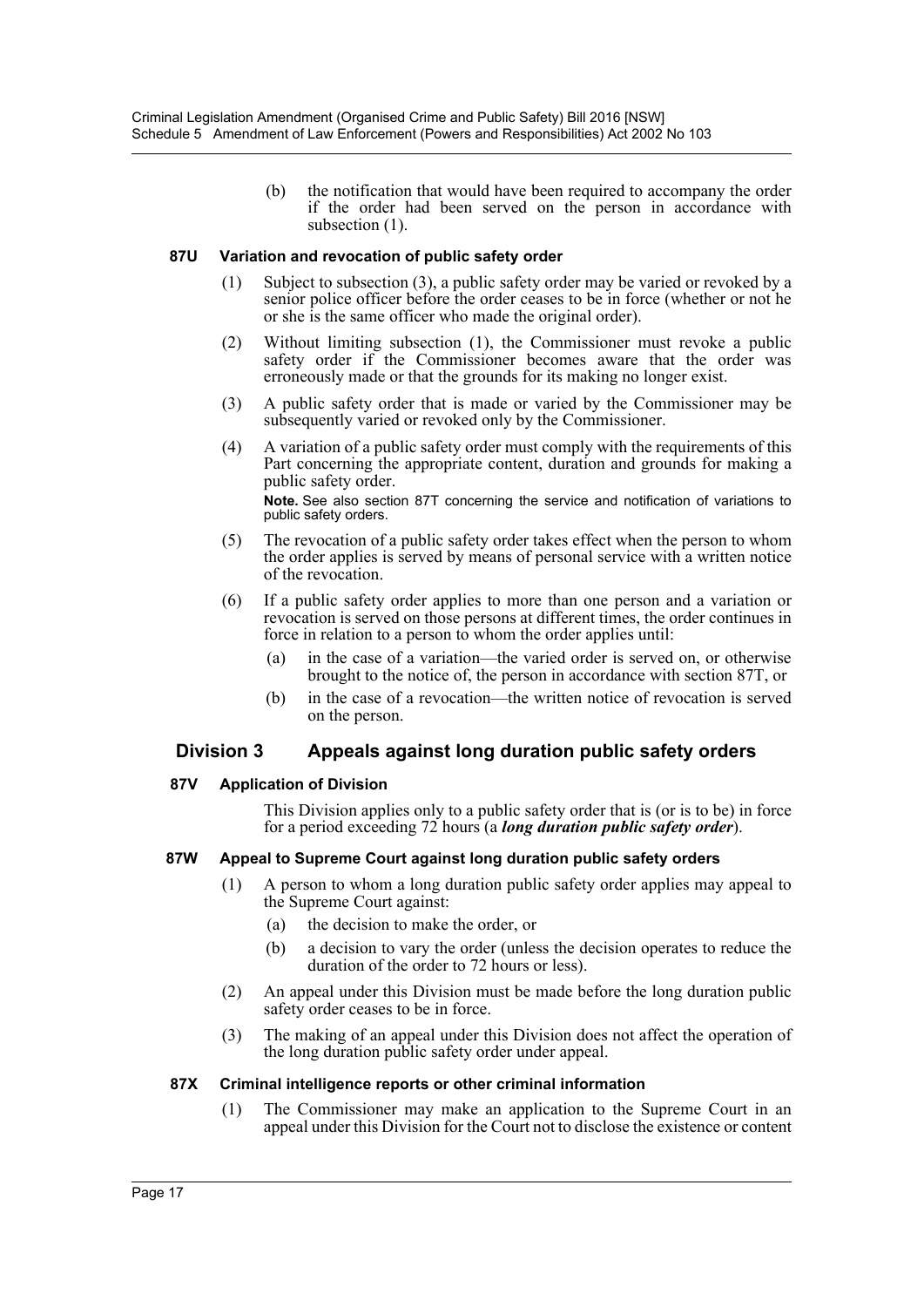of any criminal intelligence report or other criminal information used in connection with the making or variation of the long duration public safety order under appeal.

- (2) The Supreme Court may grant the application if the Court:
	- (a) is satisfied that the information to which the application relates is a criminal intelligence report or other criminal information, and
	- (b) considers that it is in the interests of justice to grant the application.
- (3) In determining whether it is in the interests of justice to grant the application, the Supreme Court is to take into account each of the following matters concerning the effect of disclosure of the criminal intelligence report or other criminal information to which the application relates:
	- (a) whether disclosure will have a prejudicial effect on the prevention, investigation or prosecution of an offence,
	- (b) whether disclosure will result in the existence or identity of a confidential source of information relevant for law enforcement purposes being revealed or made discoverable,
	- (c) whether disclosure will result in confidential investigative methods or techniques used by police or security agencies being revealed or made discoverable,
	- (d) whether disclosure will endanger a person's life or physical safety.
- (4) If the Supreme Court grants the application, the Court:
	- (a) is to ensure that the Court does not, in the reasons for its decision on the appeal or otherwise, disclose the existence or content of the criminal intelligence report or other criminal information to which the application relates, and
	- (b) in order to prevent the disclosure of the criminal intelligence report or other criminal information, is to receive evidence and hear argument in the appeal in the absence of the public, the appellant, the appellant's representative and any other party, unless the Commissioner approves otherwise.

**Note.** Section 87T (4) provides that a statement of the reasons of a senior police officer for making or varying a public safety order must not contain information that would result in the disclosure of a criminal intelligence report or other criminal information held in relation to a person.

- (5) If the Supreme Court refuses the application, the Commissioner is entitled to withdraw the tender of the information to which the application relates as evidence in the appeal.
- (6) Information that is withdrawn by the Commissioner must not be:
	- (a) disclosed to any person, or
	- (b) taken into consideration by the Supreme Court in determining an appeal under this Division.

#### **87Y Determination of appeal on the merits**

- (1) On an appeal under this Division, the Supreme Court is to decide what the correct and preferable decision is having regard to the material then before it, including the following:
	- (a) any relevant factual material,
	- (b) any applicable written or unwritten law.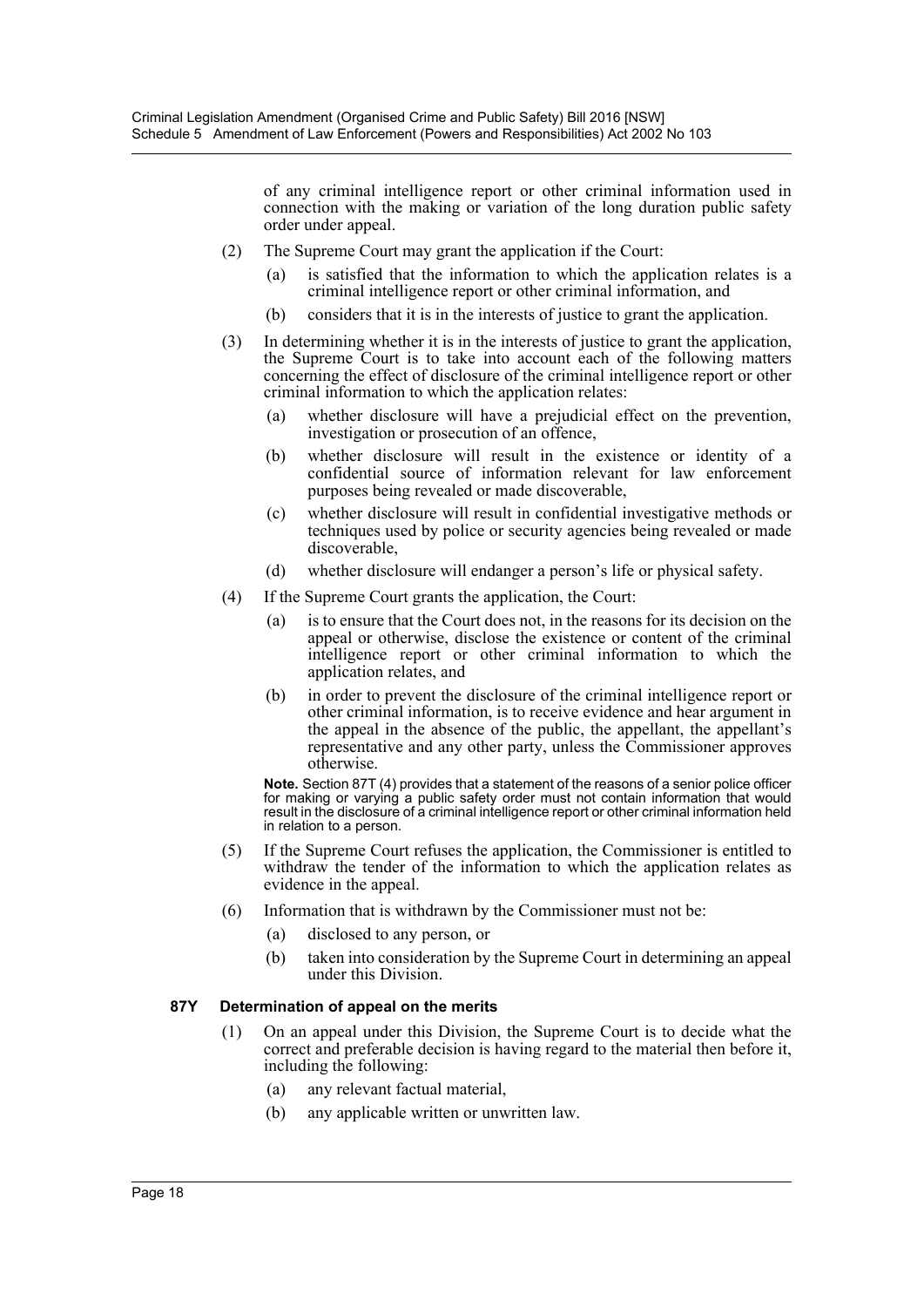- (2) In determining the appeal, the Supreme Court may decide:
	- (a) to affirm the decision under appeal, or
	- (b) to vary the decision under appeal, or
	- (c) to set aside the decision under appeal, or
	- (d) to set aside the decision under appeal and make a decision in substitution for the decision that is set aside.

### **87Z Rules of court**

Rules of court may be made under the *Civil Procedure Act 2005* and the *Supreme Court Act 1970* for or with respect to the practice and procedure to be followed in respect of an appeal under this Division and any matters incidental to, or relating to, such practice and procedure.

# **Division 4 Miscellaneous**

### **87ZA Contravention of public safety order**

A person to whom a public safety order applies must not contravene the order. Maximum penalty: Imprisonment for 5 years.

#### **87ZB Power to search premises and other areas and vehicles in connection with public safety order**

- (1) A police officer may, without a warrant, enter and search any of the following premises or other areas if the police officer suspects on reasonable grounds that a person to whom a public safety order applies is within the premises or area:
	- (a) premises or other areas specified in the public safety order,
	- (b) premises or other areas in which a public event specified in the public safety order is being held.
- (2) A police officer may, without a warrant, stop and search a vehicle, and anything in or on a vehicle, if the police officer suspects on reasonable grounds that:
	- (a) a person within the vehicle is a person to whom a public safety order applies, and
	- (b) the vehicle is approaching, is in, or has recently left, any public event or premises or other area specified in the public safety order.
- (3) A police officer may detain a vehicle for so long as is reasonably necessary to conduct a search under this section.

# **87ZC Regulations**

- (1) The regulations may make provision for or with respect to the following:
	- (a) forms for public safety orders or notices under this Part,
	- (b) the means for effecting personal service of public safety orders and other documents for the purposes of this Part,
	- (c) safeguards for vulnerable persons in connection with the making, service, variation or revocation of public safety orders that apply to them.